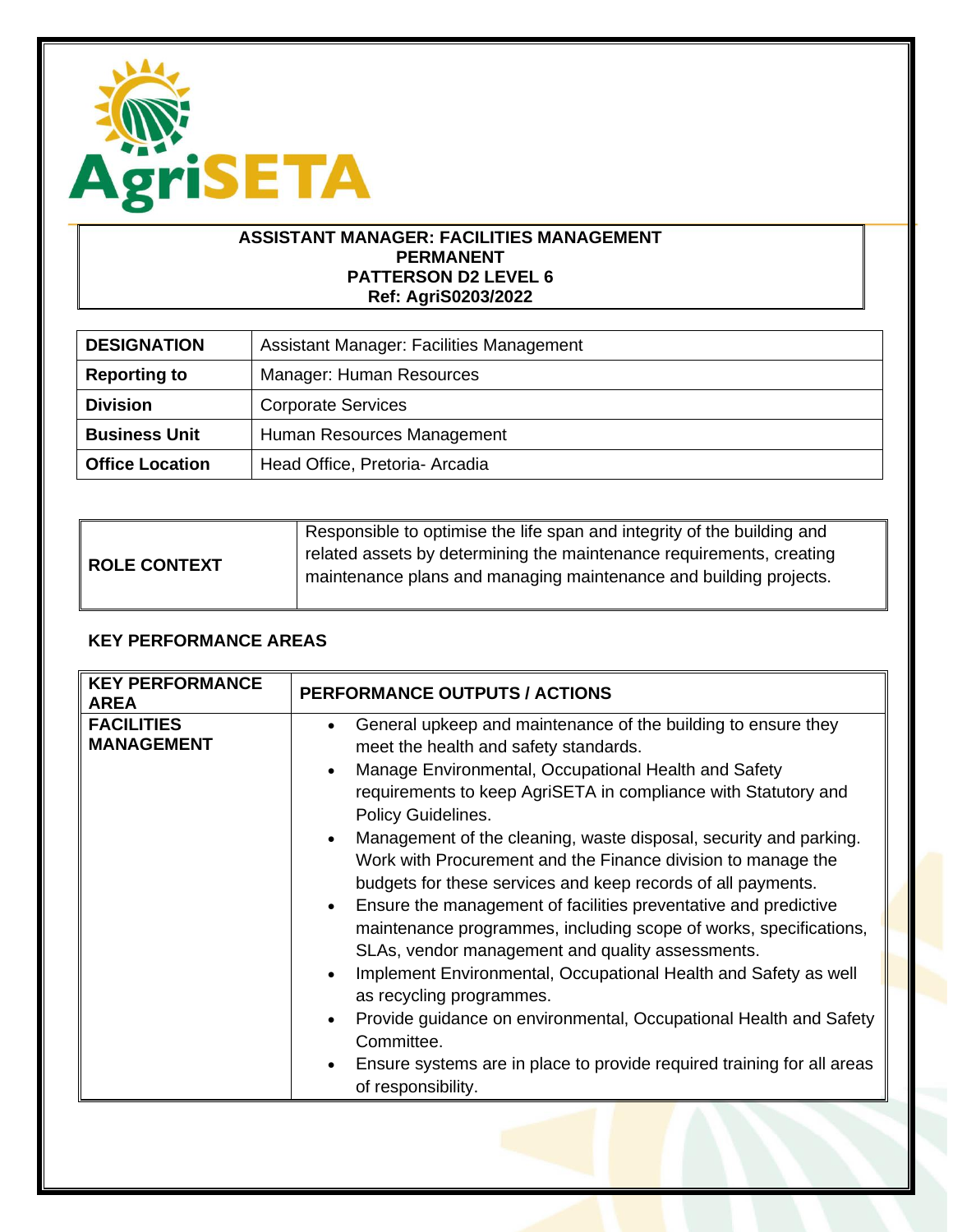|                                    | Implement an asset management plan or system to track and<br>manage fixed assets and ensure the fixed assets are appropriately<br>updated.<br>Assess the residual values and remaining useful lives of the fixed<br>assets.<br>Ensure all the assets of the company are adequately insured.<br>Record management and business continuity.<br>Communicate any compliance issues, develop and ensure<br>implementation of correction action plans.<br>Assess risks, develop and implement mitigation actions.<br>Analyse monthly budget performance comparing projections vs<br>actuals and adjust forecasts accordingly.<br>Prepare monthly and quarterly Facilities Management Reports, Risk<br>Registers and Compliance statistics for the Manager: Human<br><b>Resources</b> |
|------------------------------------|--------------------------------------------------------------------------------------------------------------------------------------------------------------------------------------------------------------------------------------------------------------------------------------------------------------------------------------------------------------------------------------------------------------------------------------------------------------------------------------------------------------------------------------------------------------------------------------------------------------------------------------------------------------------------------------------------------------------------------------------------------------------------------|
| <b>PEOPLE</b><br><b>MANAGEMENT</b> | Manage 3 Hygiene Officers, 1 Security Officer and 1 Driver.<br>Manage leave and performance of the Facilities Team.<br>Provide continuous development on various organisational changes,<br>OHS and legislated training.                                                                                                                                                                                                                                                                                                                                                                                                                                                                                                                                                       |

# **JOB REQUIREMENTS AND EXPERIENCE**

| <b>QUALIFICATIONS AND</b><br><b>EXPERIENCE</b> | A National Diploma / Degree in Facilities Management, Project<br>Management or related qualification and equivalent relevant<br>experience.<br>Five (5) years relevant experience in Facilities Management, public<br>sector understanding would be an added advantage.<br>A valid driver's license.                                                                                                                                                                                                                                                               |
|------------------------------------------------|--------------------------------------------------------------------------------------------------------------------------------------------------------------------------------------------------------------------------------------------------------------------------------------------------------------------------------------------------------------------------------------------------------------------------------------------------------------------------------------------------------------------------------------------------------------------|
| <b>KNOWLEDGE AND</b>                           | <b>SKILLS REQUIRED</b>                                                                                                                                                                                                                                                                                                                                                                                                                                                                                                                                             |
| <b>SKILLS</b><br><b>REQUIREMENTS</b>           | Risk, hazard and incident and Incident investigation.<br>In-depth knowledge of all legislative prescripts pertaining to OHS<br>(Occupational Health and Safety Act No of 1993) and Building and<br>Maintenance standards.<br>Handling IOD's (Injuries on Duty) and process thereof.<br>Exposure in enforcing compliance regulated committees and related<br>forums pertaining to health and safety in the workplace.<br>Exposure to policy review and development.<br>Microsoft Word, PowerPoint and Excel is essential.<br>Strong administrative skills required, |
| <b>COMPETENCIES</b><br><b>REQUIRED</b>         | <b>COMPETENCIES REQUIRED</b><br>Attention to detail                                                                                                                                                                                                                                                                                                                                                                                                                                                                                                                |
|                                                | Change management                                                                                                                                                                                                                                                                                                                                                                                                                                                                                                                                                  |